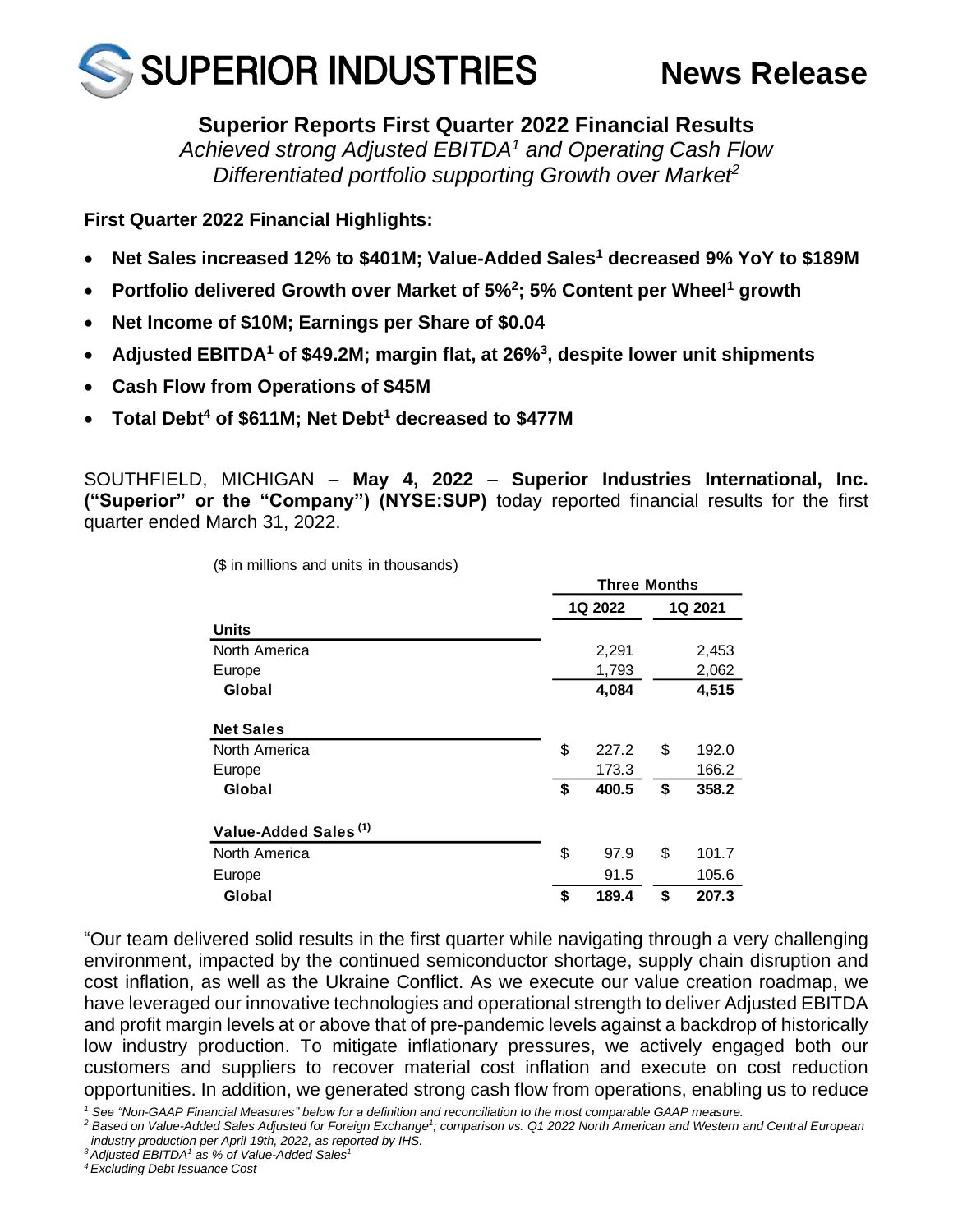our Net Debt level while making investments in our growing innovative capabilities," commented Majdi Abulaban, President and Chief Executive Officer of Superior.

"Industry production levels have improved compared to the prior quarter yet remain impacted by the aforementioned headwinds, which we expect to continue through the remainder of 2022. Despite these headwinds, we are confident in our ability to further capitalize on secular trends and demand for premium content to further solidify Superior's competitive position. As the year progresses, we are excited to continue enhancing our portfolio and make sustainable improvements to our operations through our  $R4^{TM}$  Strategy<sup>5</sup> to create long-term shareholder value," concluded Mr. Abulaban.

### **First Quarter Results**

Net sales for the first quarter of 2022 were \$401 million, compared to net sales of \$358 million in the prior year period. The increase in net sales was due to \$61 million of higher aluminum and other cost pass throughs to our customers, partially offset by lower shipment volumes and effects from lower Euro exchange rates relative to the US Dollar. Value-Added Sales, a non-GAAP financial measure, were \$189 million for the first quarter of 2022 compared to \$207 million in the prior year period. Content per Wheel, a non-GAAP financial measure, was \$48.04, up 5% compared to the prior-year quarter, driven by the continued shift towards larger wheels with more complex finishes. See "Non-GAAP Financial Measures" and the reconciliation of consolidated net sales to Value-Added Sales and Value-Added Sales Adjusted for Foreign Exchange below.

Gross profit for the first quarter of 2022 was \$41 million, compared to \$43 million in the prior year period. The decrease was primarily driven by lower unit sales, higher raw material and conversion costs, and manufacturing inefficiencies resulting from depressed and volatile OEM production levels, partially offset by the effects from a favorable product mix.

Selling, general, and administrative ("SG&A") expenses for the first quarter of 2022 were \$17 million, relatively flat compared to the prior year period.

Operating income for the first quarter of 2022 was \$24 million, compared to \$26 million in the prior year period. The decrease is primarily due to lower gross profit in the first quarter of 2022.

The income tax provision for the first quarter of 2022 was \$4 million, primarily due to the recording of a non-cash valuation reserve against certain deferred tax assets in Germany.

For the first quarter of 2022, the Company reported a net income of \$10 million, or earnings per diluted share of \$0.04. This compares to a net income of \$13 million, or earnings per diluted share of \$0.18, in the first quarter of 2021. See "Impact of Acquisition, Restructuring, and Other Items on EPS" in this press release.

Adjusted EBITDA, a non-GAAP financial measure, was \$49 million for the first quarter of 2022, or 26% of Value-Added Sales, which compares to \$55 million, or 27% of Value-Added Sales, in the prior year period. The decrease in Adjusted EBITDA was primarily driven by lower operating

2

<sup>5</sup> *For more information on Superior's R4TM Strategy, please refer to slide 13 of Superior's Fourth Quarter 2021 earnings presentation available on https://www.supind.com/cm/dpl/downloads/content/6137/Q4.2021\_SUP\_Earnings\_Presentation\_3.3.2022.pdf*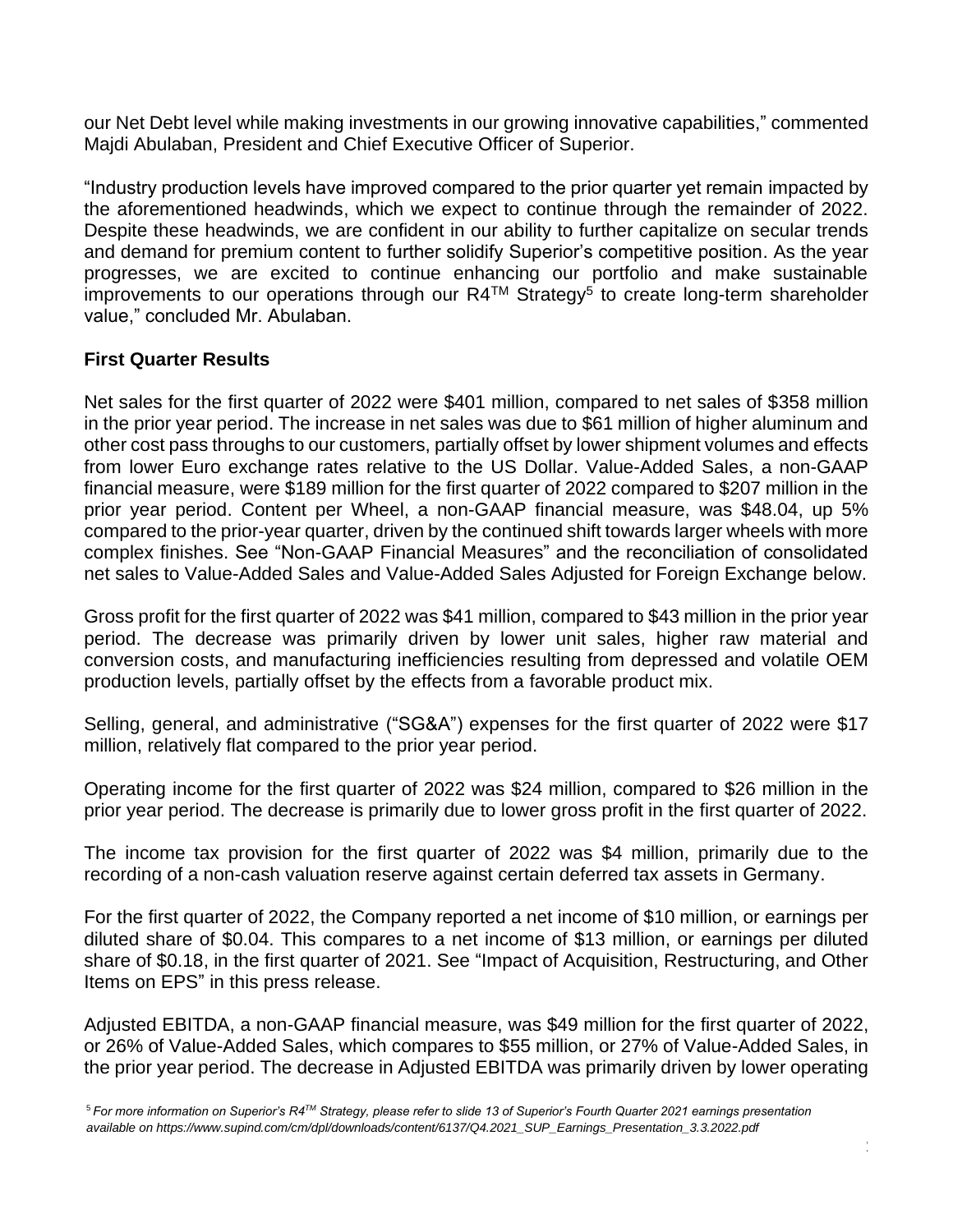income. See "Non-GAAP Financial Measures" below and the reconciliation of net income to Adjusted EBITDA in this press release.

The Company reported net cash flow provided by operating activities of \$45 million in the first quarter of 2022, compared to \$18 million during the first quarter of 2021. Free Cash Flow, a non-GAAP financial measure, for the first quarter was \$22 million, compared to \$3 million in the prior year period. The Free Cash Flow benefited from a lower use of cash for working capital during the first quarter of 2022, partially offset by increased capital expenditures. See "Non-GAAP Financial Measures" below and the reconciliation of cash flow from operations to Free Cash Flow in this press release.

# **Financial Position**

As of March 31, 2022, Superior had funded debt of \$611 million and Net Debt, a non-GAAP financial measure, of \$477 million, compared to funded debt of \$616 million and Net Debt of \$503 million as of December 31, 2021. The improvement in Net Debt of \$26M was supported by cash flow generation as described above, and a decrease related to Superior's Eurodenominated debt as the Euro weakened relative to the US Dollar. See "Non-GAAP Financial Measures" below and the reconciliation of funded debt to Net Debt in this press release.

# **2022 Outlook**

The Company reconfirmed its full year 2022 guidance, which assumes industry OEM production in its markets to grow at a mid- to high single digit percentage rate during the year. Based on this outlook for industry production, Superior's full year 2022 outlook is as follows:

|                                  | FY 2022 Outlook         |
|----------------------------------|-------------------------|
| <b>Unit Shipments</b>            | 16.4 - 17.7 million     |
| <b>Net Sales</b>                 | \$1.58 - \$1.71 billion |
| <b>Value-Added Sales</b>         | \$780 - \$840 million   |
| <b>Adjusted EBITDA</b>           | \$160 - \$190 million   |
| <b>Cash Flow from Operations</b> | \$105 - \$150 million   |
| <b>Capital Expenditures</b>      | $\sim$ \$80 million     |

The industry production volume assumption reflects the supply chain challenges impacting the OEMs stemming from the continued semiconductor shortage. The expected impact from the Ukraine Conflict, throughout the second quarter of this year, is included in this outlook. Superior is positioned to benefit from additional production volumes and the associated earnings in the event industry volume develops better than assumed.

*Value-Added Sales and Adjusted EBITDA are non-GAAP measures, as defined below. In reliance on the safe harbor provided under section 10(e) or Regulation S-K, Superior has not quantitatively reconciled from net income, the most comparable GAAP measure, to Adjusted EBITDA presented in the 2022*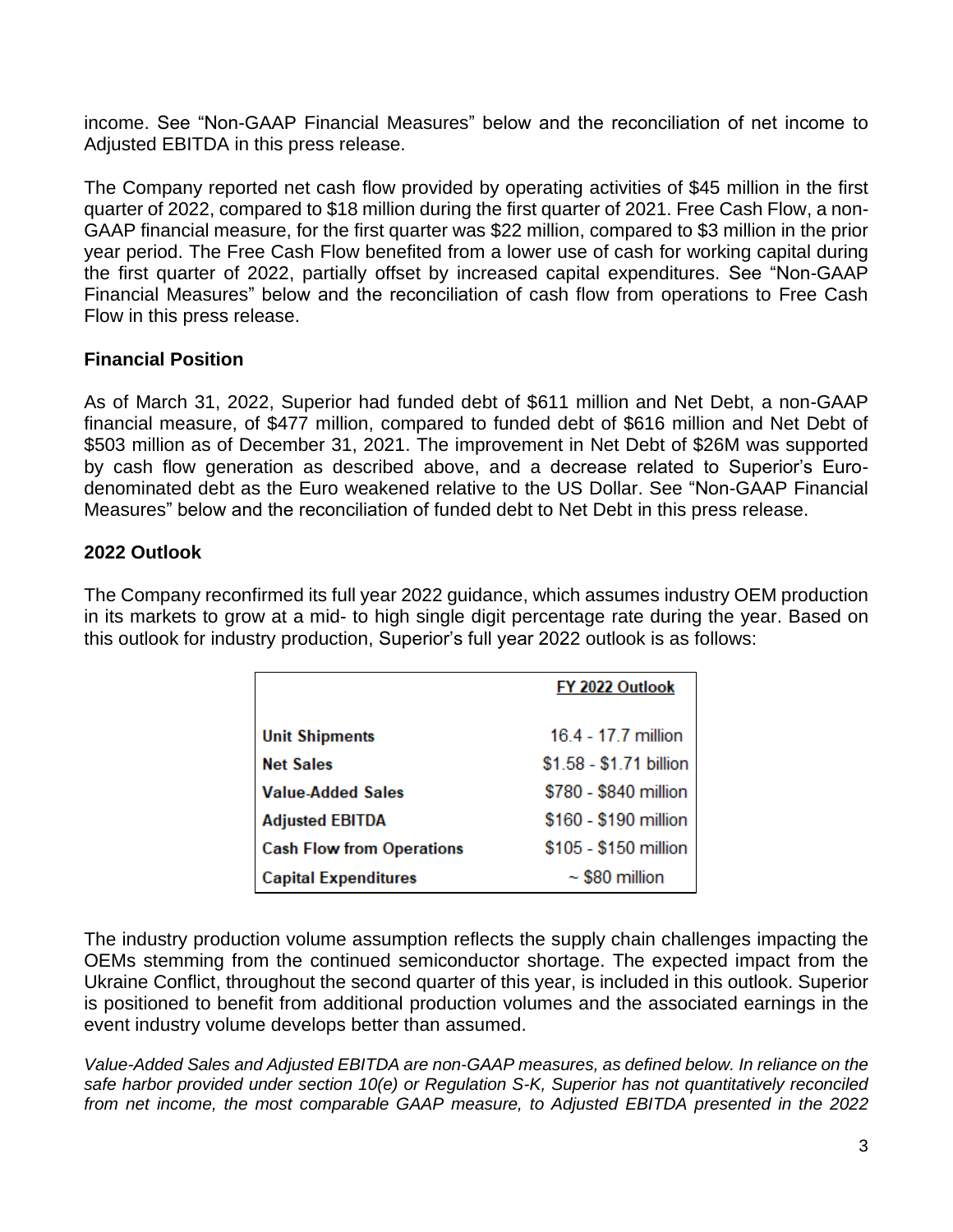*outlook, as Superior is unable to quantify certain amounts included in net income without unreasonable efforts and due to the inherent uncertainty regarding such variables. Superior also believes that such reconciliation would imply a degree of precision that could potentially be confusing or misleading to investors. However, the magnitude of these amounts may be significant.*

# **Conference Call**

Superior will host a conference call beginning at 7:30 AM ET on Wednesday, May 4, 2022. The conference call may be accessed by dialing 888-394-8218 for participants in the U.S./Canada or +1 323-794-2588 for participants outside the U.S./Canada using the required conference ID 5800793. The live conference call can also be accessed by logging into the Company's website at [www.supind.com](http://www.supind.com/) or by clicking this link: [earnings call webcast.](https://edge.media-server.com/mmc/p/4j384iy7) A replay of the webcast will be available on the Company's website immediately following the conclusion of the call.

During the conference call, the Company's management plans to review operating results and discuss financial and operating matters. In addition, management may disclose material information in response to questions posed by participants during the call.

# **About Superior Industries**

Superior is one of the world's leading aluminum wheel suppliers. Superior's team collaborates with customers to design, engineer, and manufacture a wide variety of innovative and highquality products utilizing the latest light weighting and finishing technologies. Superior serves the European aftermarket with the brands ATS®, RIAL®, ALUTEC®, and ANZIO®. Headquartered in Southfield, Michigan, Superior is listed on the New York Stock Exchange. For more information, please visit [www.supind.com.](http://www.supind.com/)

## *Non-GAAP Financial Measures*

In addition to the results reported in accordance with GAAP included throughout this earnings release, *this release refers to the following non-GAAP measures:*

*"Adjusted EBITDA," defined as earnings before interest income and expense, income taxes, depreciation, amortization, restructuring charges and other closure costs and impairments of long-lived assets and investments, changes in fair value of redeemable preferred stock embedded derivative liability, acquisition and integration and certain hiring and separation related costs, proxy contest fees, gains associated with early debt extinguishment and accounts receivable factoring fees. "Value-Added Sales," defined as net sales less the value of aluminum, other costs, and services provided by outsourced service providers that are included in net sales.* "*Value-Added Sales Adjusted for FX," which is also referred to as "Value-Added Sales Adjusted for Foreign Exchange," defined as Value-Added Sales adjusted for the impact of foreign exchange translation. "Content per Wheel," defined as Value-Added Sales Adjusted for Foreign Exchange on a per unit (wheel) shipment basis. "Free Cash Flow," defined as the net cash from operations, investing activities, and non-debt components of financing activities. "Net Debt," defined as total funded debt less cash and cash equivalents.*

*For reconciliations of these non-GAAP measures to the most directly comparable GAAP measure, see the attached supplemental data pages. Management believes these non-GAAP measures are useful to management and may be useful to investors in their analysis of Superior's financial position and results*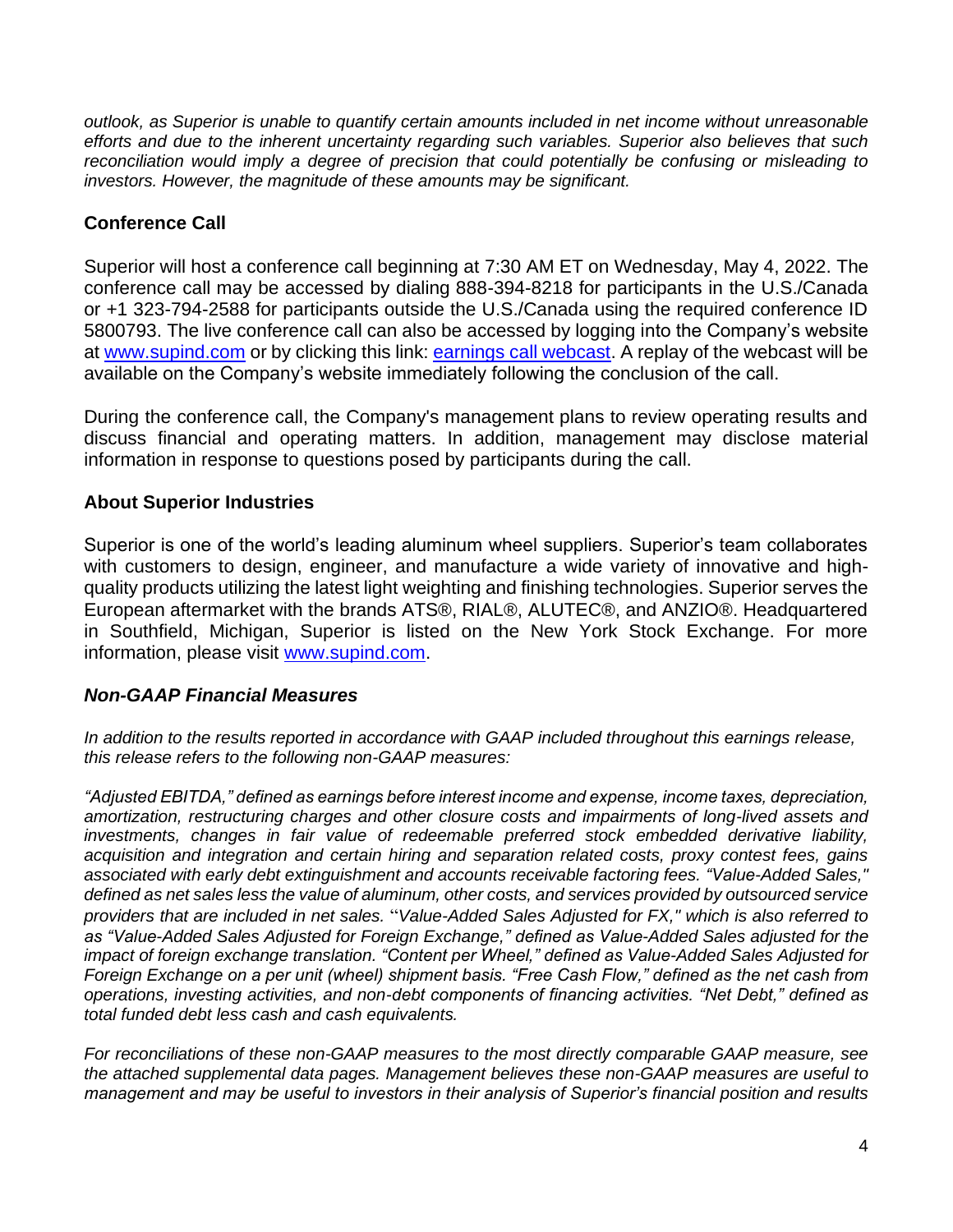*of operations. Further, management uses these non-GAAP financial measures for planning and forecasting purposes. This non-GAAP financial information is provided as additional information for investors and is not in accordance with or an alternative to GAAP and may be different from similar measures used by other companies.*

### *Forward-Looking Statements*

*This press release contains statements that are forward-looking statements within the meaning of the Private Securities Litigation Reform Act of 1995. Forward-looking statements include all statements that do not relate solely to historical or current facts and can generally be identified by the use of future dates or words such as "assumes," "may," "should," "could," "will," "expects," "expected," "seeks to," "anticipates," "plans," "believes," "estimates," "foresee," "intends," "outlook," "guidance," "predicts," "projects," "projecting," "potential," "targeting," "will likely result" or "continue," or the negative of such terms and other comparable terminology. These statements also include, but are not limited to, the 2022 outlook included herein, the impact of COVID-19 and the resulting supply chain disruptions, as well as the Ukraine Conflict, on our future growth and earnings. These statements are not guarantees of future performance and involve risks, uncertainties, and assumptions that are difficult to predict. Therefore, actual outcomes and results may differ materially from what is expressed or forecasted in such forwardlooking statements due to numerous factors, risks, and uncertainties discussed in Superior's Securities and Exchange Commission filings and reports, including Superior's current Annual Report on Form 10- K, and other reports from time to time filed with the Securities and Exchange Commission. You are cautioned not to unduly rely on such forward-looking statements when evaluating the information presented in this press release. Such forward-looking statements speak only as of the date on which they are made, and Superior does not undertake any obligation to update any forward-looking statement to reflect events or circumstances after the date of this release.*

### **Contact:**

Superior Investor Relations Clemens Denks (248) 234-7104 [Investor.Relations@supind.com](mailto:Investor.Relations@supind.com)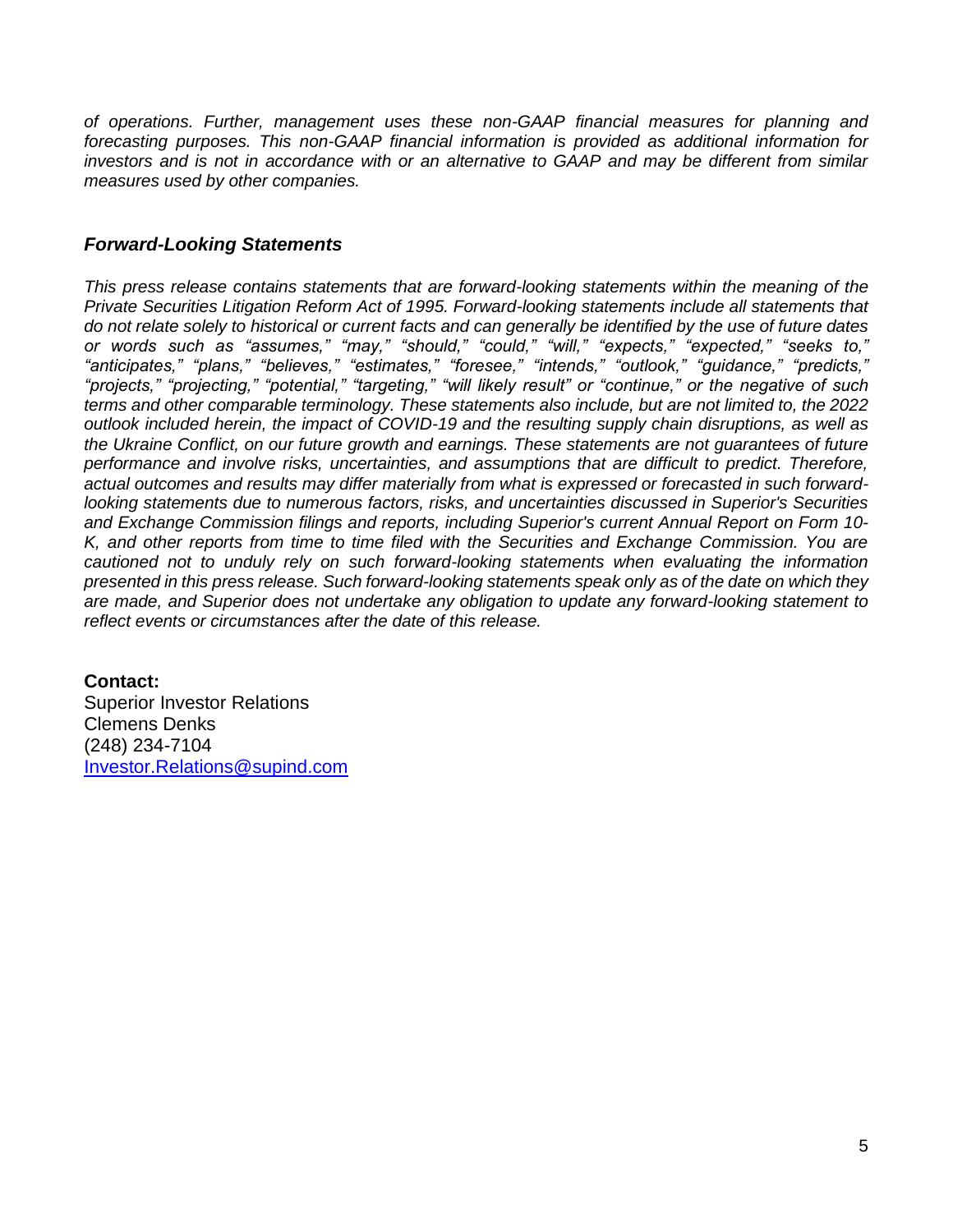#### **SUPERIOR INDUSTRIES INTERNATIONAL, INC.**

## **Condensed Consolidated Statements of Operations (Unaudited)**

**(Dollars in Millions, Except Per Share Amounts)**

|                                                                                             | Three Months |         |         |        |  |
|---------------------------------------------------------------------------------------------|--------------|---------|---------|--------|--|
|                                                                                             |              | 1Q 2022 | 1Q 2021 |        |  |
| <b>Net Sales</b>                                                                            | \$           | 400.5   | \$      | 358.2  |  |
| Cost of Sales                                                                               |              | 359.9   |         | 315.2  |  |
| <b>Gross Profit</b>                                                                         | \$           | 40.6    | \$      | 43.0   |  |
| SG&A Expenses                                                                               |              | 17.0    |         | 17.3   |  |
| Impairment of Goodwill and Indefinite-Lived Intangibles                                     |              |         |         |        |  |
| <b>Income From Operations</b>                                                               | \$           | 23.6    | \$      | 25.7   |  |
| Interest Expense, net                                                                       |              | (10.0)  |         | (10.3) |  |
| Other Expense, net                                                                          |              | (0.1)   |         | (1.5)  |  |
| Income Before Income Taxes                                                                  | \$           | 13.6    | \$      | 13.9   |  |
| Income Tax Provision                                                                        |              | (3.5)   |         | (0.8)  |  |
| <b>Net Income</b>                                                                           | \$           | 10.1    | \$      | 13.1   |  |
| <b>Earnings Per Share:</b>                                                                  |              |         |         |        |  |
| <b>Basic</b>                                                                                | \$           | 0.04    | \$      | 0.19   |  |
| <b>Diluted</b>                                                                              | \$           | 0.04    | \$      | 0.18   |  |
| <b>Weighted Average and Equivalent Shares</b><br><b>Outstanding for EPS (in Thousands):</b> |              |         |         |        |  |
| <b>Basic</b>                                                                                |              | 26,397  |         | 25,707 |  |
| <b>Diluted</b>                                                                              |              | 27,414  |         | 26,687 |  |

#### **Condensed Consolidated Balance Sheets (Unaudited) (Dollars in Millions) SUPERIOR INDUSTRIES INTERNATIONAL, INC.**

|                                                    |    | 3/31/2022 | 12/31/2021 |         |  |
|----------------------------------------------------|----|-----------|------------|---------|--|
| <b>Current Assets</b>                              | S  | 512.2     | \$         | 404.3   |  |
| <b>Property, Plant and Equipment, net</b>          |    | 491.8     |            | 494.4   |  |
| <b>Intangibles and Other Assets</b>                |    | 150.7     |            | 155.5   |  |
| <b>Total Assets</b>                                |    | 1,154.9   | S          | 1,054.1 |  |
|                                                    |    |           |            |         |  |
| <b>Current Liabilities</b>                         | \$ | 313.7     | S          | 231.9   |  |
| <b>Long-Term Liabilities</b>                       |    | 684.1     |            | 691.7   |  |
| <b>Redeemable Preferred Shares</b>                 |    | 205.4     |            | 199.9   |  |
| <b>European Non-controlling Redeemable Equity</b>  |    | 1.1       |            | 1.1     |  |
| <b>Shareholders' Deficit</b>                       |    | (49.3)    |            | (70.4)  |  |
| <b>Total Liabilities and Shareholders' Deficit</b> |    | 1,154.9   |            | 1.054.1 |  |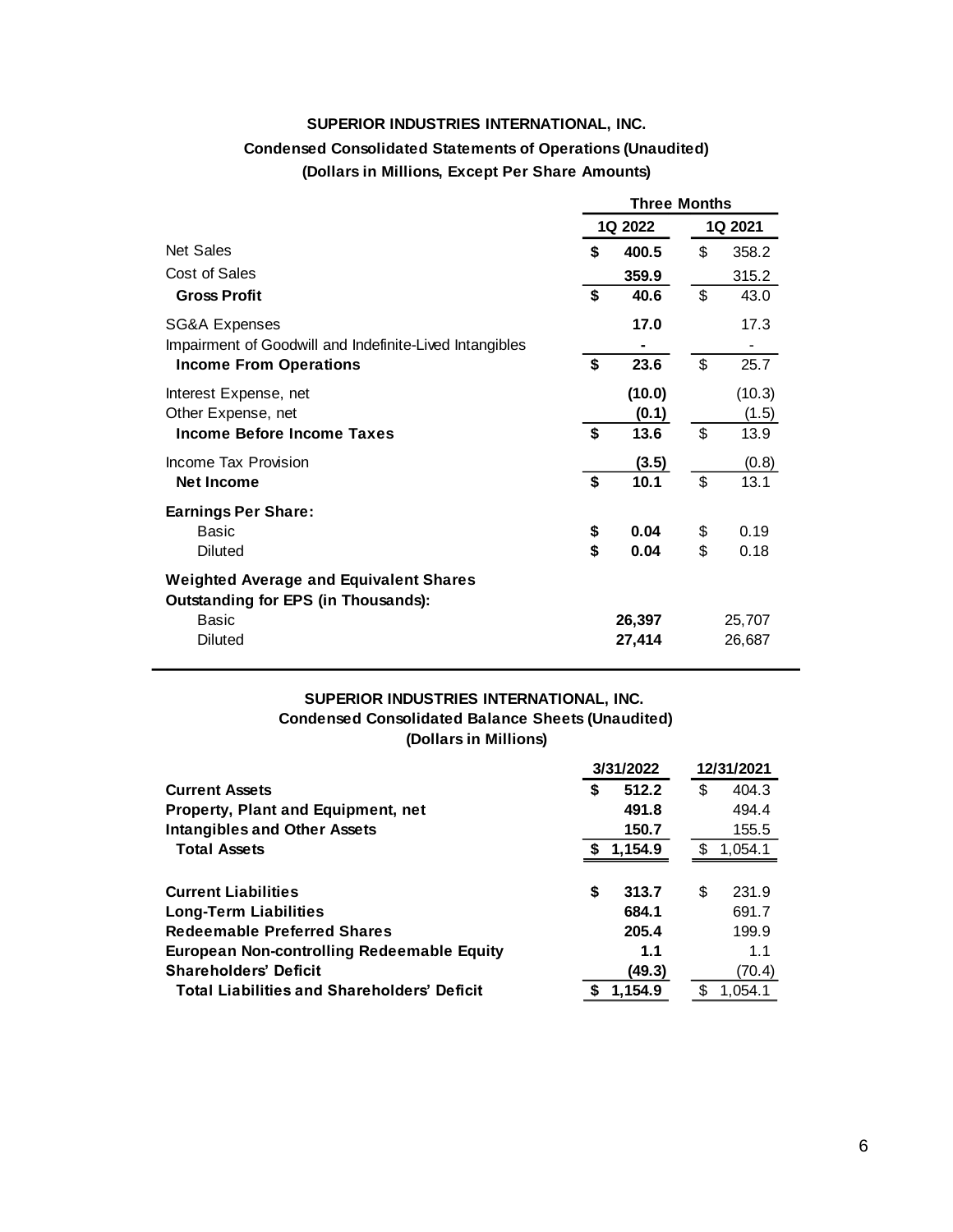### **SUPERIOR INDUSTRIES INTERNATIONAL, INC. Consolidated Statements of Cash Flows (Unaudited) (Dollars in Millions)**

|                                                                   | <b>Three Months</b>         |         |                          |         |
|-------------------------------------------------------------------|-----------------------------|---------|--------------------------|---------|
|                                                                   |                             | 1Q 2022 |                          | 1Q 2021 |
| Net Income                                                        | $\overline{\boldsymbol{s}}$ | 10.1    | $\overline{\mathcal{S}}$ | 13.1    |
| Depreciation and Amortization                                     |                             | 24.1    |                          | 25.4    |
| Income tax, Non-cash Changes                                      |                             | 2.0     |                          | (2.8)   |
| Stock-based Compensation                                          |                             | 2.6     |                          | 1.8     |
| Amortization of Debt Issuance Costs                               |                             | 1.2     |                          | 0.9     |
| Other Non-cash Items                                              |                             | 0.3     |                          | (4.5)   |
| Changes in Operating Assets and Liabilities:                      |                             |         |                          |         |
| <b>Accounts Receivable</b>                                        |                             | (40.4)  |                          | (37.0)  |
| Inventories                                                       |                             | (36.6)  |                          | (14.7)  |
| Other Assets and Liabilities                                      |                             | 4.4     |                          | 13.9    |
| <b>Accounts Payable</b>                                           |                             | 78.1    |                          | 21.3    |
| <b>Income Taxes</b>                                               |                             | (0.9)   |                          | 0.8     |
| <b>Cash Flow Provided By Operating Activities</b>                 | \$                          | 45.0    | $\mathfrak{S}$           | 18.2    |
| <b>Capital Expenditures</b>                                       |                             | (18.0)  |                          | (10.5)  |
| Proceeds from Sale of Property, Plant and Equipment               |                             | 0.2     |                          |         |
| <b>Net Cash Used In Investing Activities</b>                      | \$                          | (17.8)  | \$                       | (10.5)  |
| Proceeds from the Issuance of Long-term Debt                      |                             |         |                          | 1.7     |
| Debt Repayment                                                    |                             | (1.3)   |                          | (0.8)   |
| <b>Cash Dividends</b>                                             |                             | (3.4)   |                          | (3.4)   |
| Payments Related to Tax Withholdings for Stock-Based Compensation |                             | (1.6)   |                          | (1.3)   |
| <b>Finance Lease Payments</b>                                     |                             | (0.3)   |                          | (0.3)   |
| <b>Cash Flow Used In Financing Activities</b>                     | \$                          | (6.7)   | \$                       | (4.2)   |
| Effect of Exchange Rate on Cash                                   |                             | (0.3)   |                          | (2.1)   |
| Net Change in Cash                                                | \$                          | 20.2    | \$                       | 1.4     |
| Cash - Beginning                                                  |                             | 113.5   |                          | 152.4   |
| Cash - Ending                                                     | \$                          | 133.7   | \$                       | 153.8   |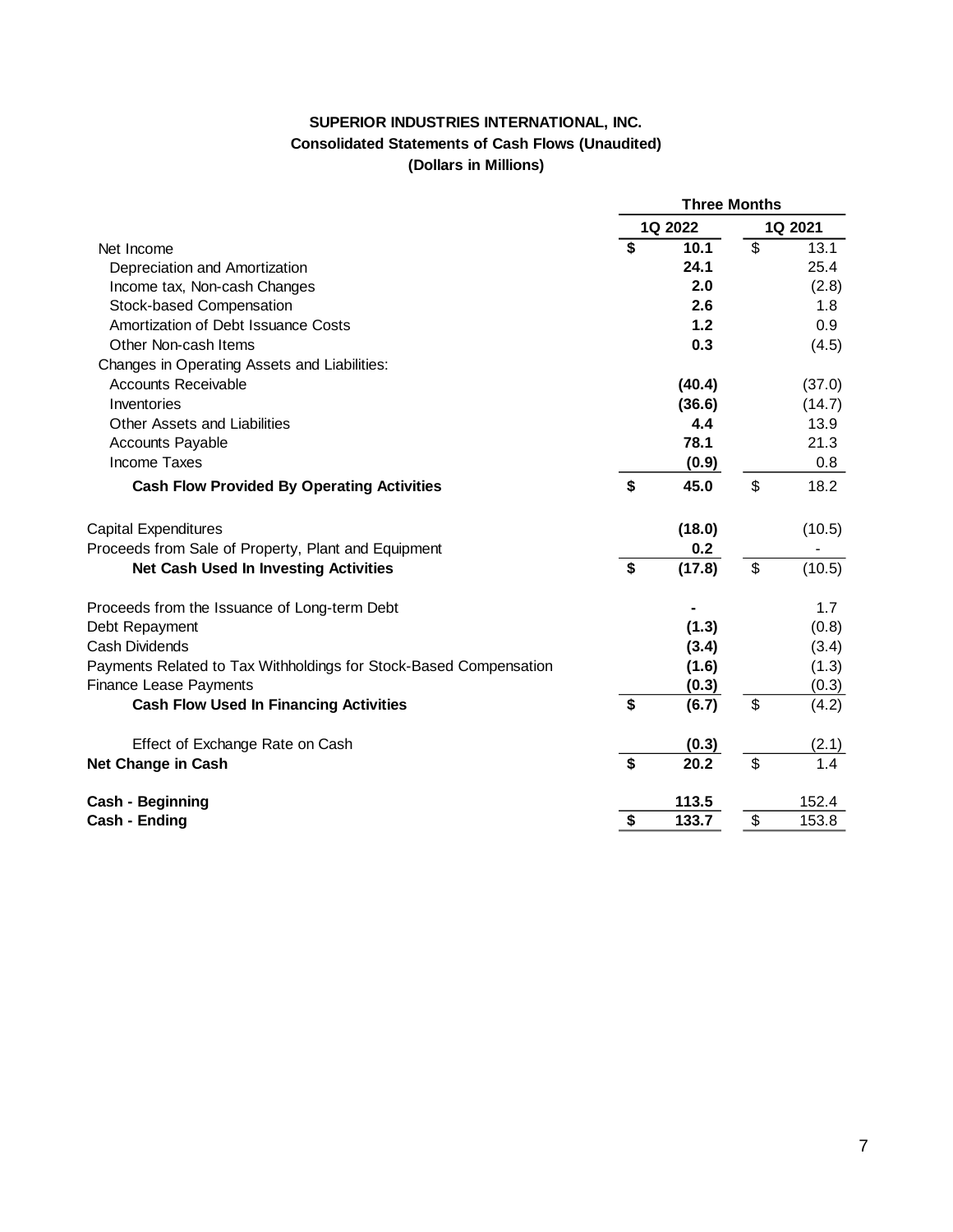### **SUPERIOR INDUSTRIES INTERNATIONAL, INC. Earnings Per Share Calculation (Unaudited) (Dollars and Outstanding Shares in Millions, Except Per Share Amounts)**

|                                                      | <b>Three Months</b> |       |                |       |  |  |
|------------------------------------------------------|---------------------|-------|----------------|-------|--|--|
|                                                      | 1Q 2022             |       | 1Q 2021        |       |  |  |
| <b>Basic EPS Calculation</b> <sup>(1)</sup>          |                     |       |                |       |  |  |
| Net Income                                           | \$                  | 10.1  | \$             | 13.1  |  |  |
| Less: Accretion of Preferred Stock                   |                     | (5.5) |                | (4.9) |  |  |
| Less: Redeemable Preferred Stock Dividends           |                     | (3.4) |                | (3.4) |  |  |
| <b>Numerator</b>                                     | \$                  | 1.2   | \$             | 4.8   |  |  |
| <b>Denominator:</b> Weighted Avg. Shares Outstanding |                     | 26.4  |                | 25.7  |  |  |
| <b>Basic Earnings Per Share</b>                      | \$                  | 0.04  | \$             | 0.19  |  |  |
| Diluted EPS Calculation <sup>(1)</sup>               |                     |       |                |       |  |  |
| Net Income                                           | \$                  | 10.1  | \$             | 13.1  |  |  |
| Less: Accretion of Preferred Stock                   |                     | (5.5) |                | (4.9) |  |  |
| Less: Redeemable Preferred Stock Dividends           |                     | (3.4) |                | (3.4) |  |  |
| <b>Numerator</b>                                     | $\mathbf{s}$        | 1.2   | $\mathfrak{L}$ | 4.8   |  |  |
| Weighted Avg. Shares Outstanding-Basic               |                     | 26.4  |                | 25.7  |  |  |
| Dilutive Stock Options and Restricted Stock Units    |                     | 1.0   |                | 1.0   |  |  |
| <b>Denominator:</b> Weighted Avg. Shares Outstanding |                     | 27.4  |                | 26.7  |  |  |
| <b>Diluted Earnings Per Share</b>                    | \$                  | 0.04  | \$             | 0.18  |  |  |

*(1) Basic earnings per share is computed by dividing net income (loss), after deducting preferred dividends and accretion and European non-controlling redeemable equity dividends, by the weighted average number of common shares outstanding. For purposes of calculating diluted earnings per share, the weighted average shares outstanding includes the dilutive effect of outstanding stock options and time and performance based*  restricted stock units under the treasury stock method. The redeemable preferred shares are not included in the *diluted earnings per share because the conversion would be anti-dilutive for the periods ended March 31, 2022 and 2021.*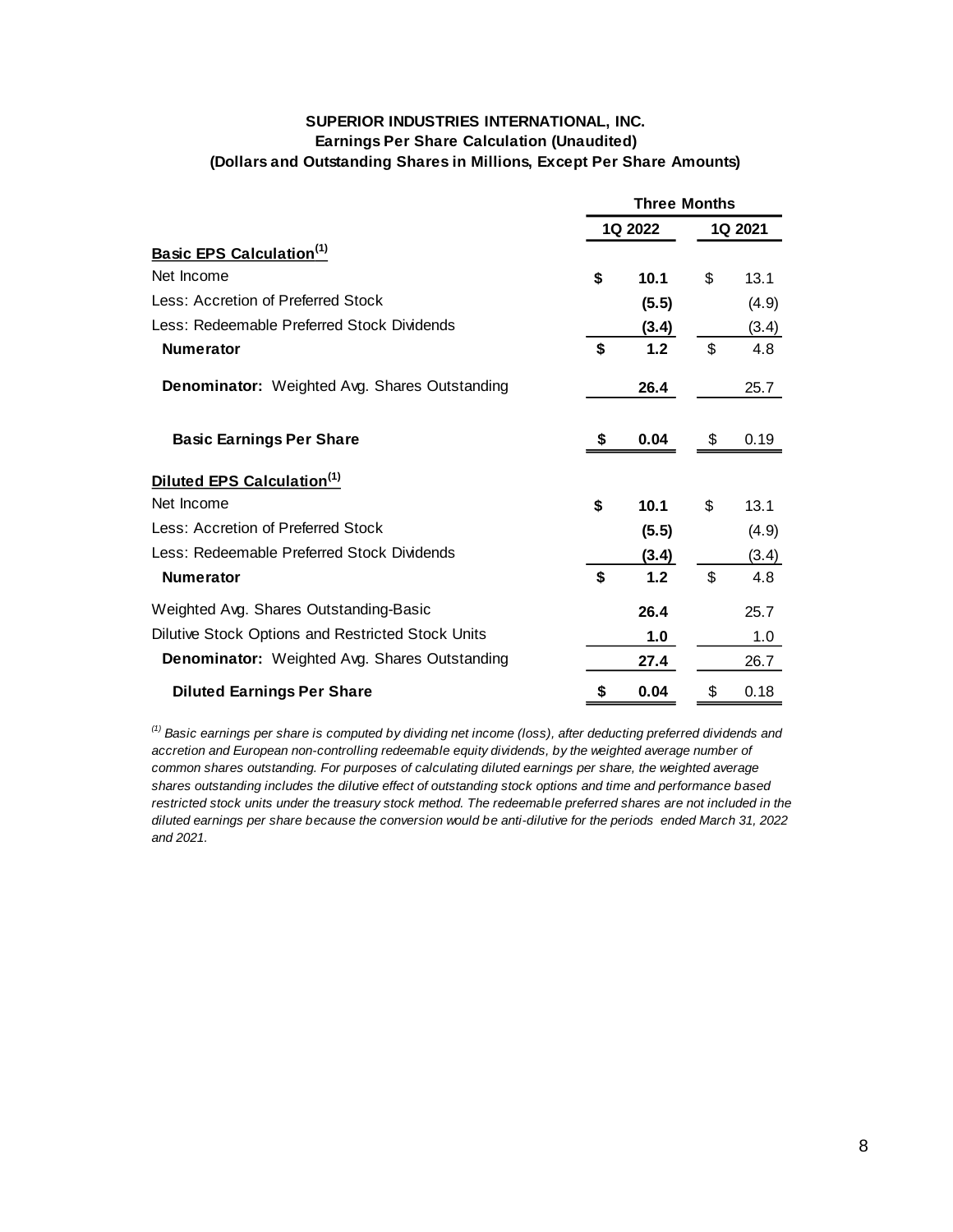#### **SUPERIOR INDUSTRIES INTERNATIONAL, INC. Impact of Acquisition, Restructuring and Other Items on EPS (Unaudited) (Dollars in Millions, Except Per Share Amounts)**

|                                                                              |    |                    | <b>Three Months</b> |                |                            |
|------------------------------------------------------------------------------|----|--------------------|---------------------|----------------|----------------------------|
| Before Tax Impact on Net Income                                              |    | 1Q 2021<br>1Q 2022 |                     |                | Location on Inc. Stat.     |
| Integration, Certain Hiring & Separation Costs<br><b>Restructuring Costs</b> | \$ | (1.0)              | \$                  | (3.4)          | SG&A / COGS<br>COGS / SG&A |
| Change in Fair Value of Preferred Derivative                                 |    |                    |                     | (0.1)<br>(1.3) | Other Income/Expense       |
| <b>Total Before Tax Impact on Net Income</b>                                 | \$ | (1.0)              | S                   | (4.8)          |                            |
| After Tax Impact on Net Income                                               | \$ | (0.9)              | S                   | (4.4)          |                            |
| <b>Impact on Earnings Per Share</b>                                          | \$ | (0.04)             |                     | (0.17)         |                            |

#### **Non-GAAP Financial Measures (Unaudited) SUPERIOR INDUSTRIES INTERNATIONAL, INC. (Dollars in Millions and Units in Thousands, Except Per Wheel)**

**Three Months** 

#### Value-Added Sales; Value-Added Sales Adjusted for Foreign Exchange; and **Content per Wheel**

|                                                                                     |   | <b>1Q 2022</b>   |  |                  |  |
|-------------------------------------------------------------------------------------|---|------------------|--|------------------|--|
| <b>Net Sales</b><br>Less: Aluminum, Other Costs, and Outside Service Provider Costs |   | 400.5<br>(211.1) |  | 358.2<br>(150.9) |  |
| <b>Value-Added Sales</b>                                                            | S | 189.4            |  | 207.3            |  |
| Impact of Foreign Exchange Translation on Value-Added Sales                         |   | 6.8              |  |                  |  |
| Value-Added Sales Adjusted for Foreign Exchange                                     |   | 196.2            |  | 207.3            |  |
| Wheels Shipped                                                                      |   | 4.084            |  | 4.515            |  |
| <b>Content per Wheel</b>                                                            |   | 48.04            |  | 45.91            |  |

| <b>Free Cash Flow</b>                                 | <b>Three Months</b>              |        |  |        |  |  |  |
|-------------------------------------------------------|----------------------------------|--------|--|--------|--|--|--|
|                                                       | <b>1Q 2022</b><br><b>1Q 2021</b> |        |  |        |  |  |  |
| <b>Cash Flow Provided By Operating Activities</b>     |                                  | 45.0   |  | 18.2   |  |  |  |
| <b>Net Cash Used In Investing Activities</b>          |                                  | (17.8) |  | (10.5) |  |  |  |
| Less: Cash Payments for Non-debt Financing Activities |                                  | (5.0)  |  | (4.7)  |  |  |  |
| <b>Free Cash Flow</b>                                 |                                  | 22.2   |  | 3.0    |  |  |  |